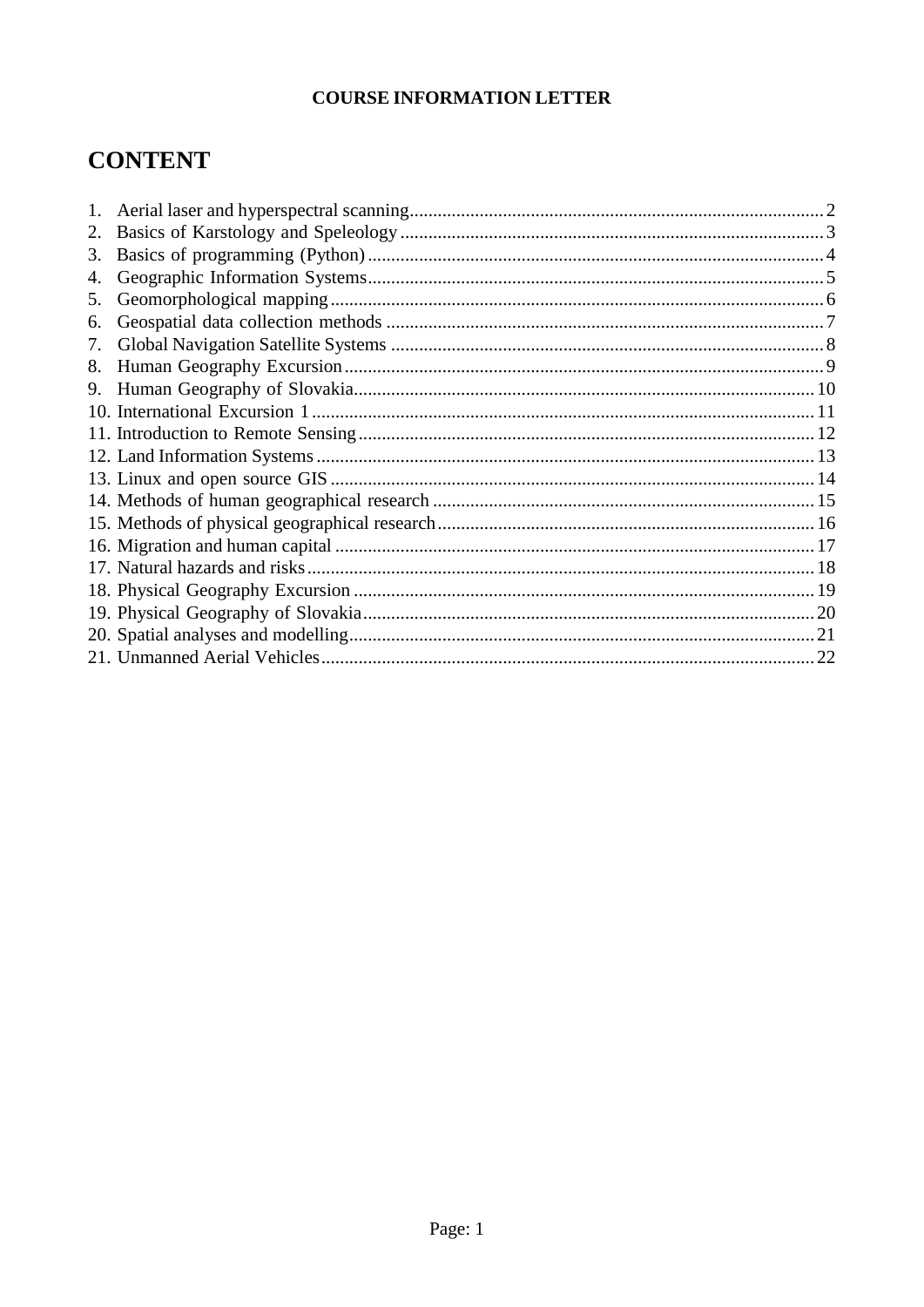<span id="page-1-0"></span>

| University: P. J. Šafárik University in Košice                                   |                                                                                             |  |  |  |
|----------------------------------------------------------------------------------|---------------------------------------------------------------------------------------------|--|--|--|
| <b>Faculty: Faculty of Science</b>                                               |                                                                                             |  |  |  |
| Course ID: UGE/<br>$L$ HS $/21$                                                  | <b>Course name:</b> Aerial laser and hyperspectral scanning                                 |  |  |  |
| Course type, scope and the method:<br><b>Course type:</b> 2 Lecture / 2 Practice |                                                                                             |  |  |  |
| <b>Number of ECTS credits: 5</b>                                                 |                                                                                             |  |  |  |
| <b>Recommended course level: II. (Master)</b>                                    |                                                                                             |  |  |  |
| <b>Learning outcomes:</b>                                                        | Knowledge: knowledge of theoretical and methodological aspects of aerial laser scanning and |  |  |  |

passive hyperspectral scanning and the possibilities of their application in practice; Skills: The student will acquire practical skills in advanced processing, analysis and visualization of digital lidar and hyperspectral data for use in geographic information systems; Competences: The student masters the key steps in the process of obtaining lidar and hyperspectral data, acquires the ability to critically evaluate the advantages and disadvantages of this data for various applications, creating team assignments will improve the ability of teamwork and the ability to present its results.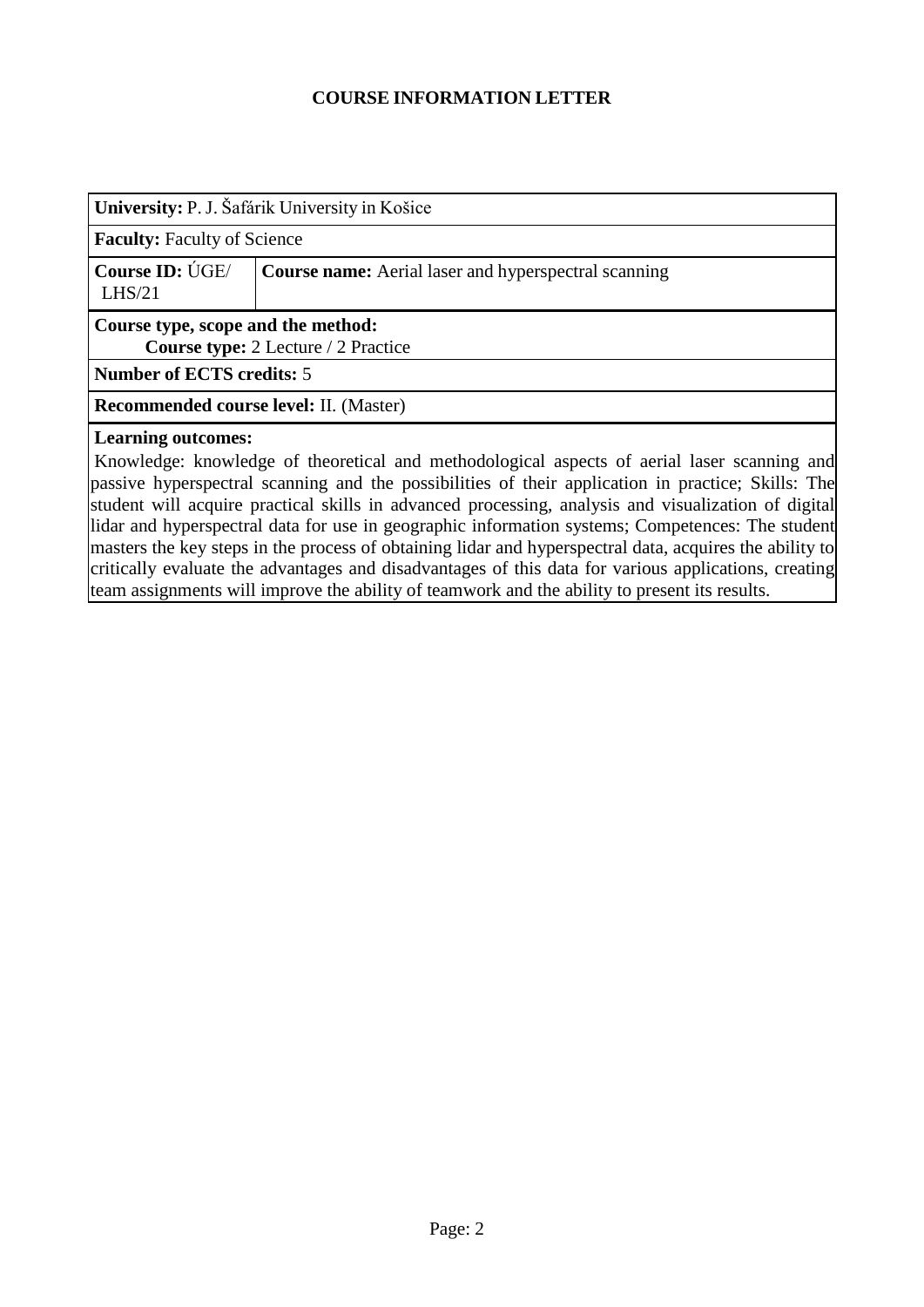<span id="page-2-0"></span>

| University: P. J. Šafárik University in Košice                                   |                                                         |  |  |  |
|----------------------------------------------------------------------------------|---------------------------------------------------------|--|--|--|
| <b>Faculty:</b> Faculty of Science                                               |                                                         |  |  |  |
| Course ID: UGE/<br>ZKAR/21                                                       | <b>Course name:</b> Basics of Karstology and Speleology |  |  |  |
| Course type, scope and the method:<br><b>Course type:</b> 1 Lecture / 1 Practice |                                                         |  |  |  |
| <b>Number of ECTS credits: 3</b>                                                 |                                                         |  |  |  |
| Recommended course level: I., II. (Bachelor, Master)                             |                                                         |  |  |  |
| Learning outcomes:                                                               |                                                         |  |  |  |

## **Learning outcomes:**

The student will gain theoretical and practical knowledge of karst and caves. The basis is an understanding of the functioning of the complexity of the karst area with mutually influencing natural components and, to a large extent, human activity. We will discuss the topics of human activity, its impact, environmental problems and natural threats in the karst. On the basis of practical demonstrations and field trips, the student will gain practical skills in working with various instruments and equipment and an overview of various computer programs and applications for the study of karst areas.

#### **Brief outline of the course:**

Karst as a concept, karstology as a science. Karst rocks, karst sediments and soils, process. Surface and underground karst forms. Karst hydrology and hydrography. Biospeleology - life in caves. Human life in the karst and its influence and land use. Expansion of karst and caves in Slovakia, expansion of karst and caves in the world. Basic techniques of mapping karst and caves, available computer programs and applications. Part of the course are practical demonstrations of devices for research of karst and caves, excursion to karst area and practical exercise in cave mapping.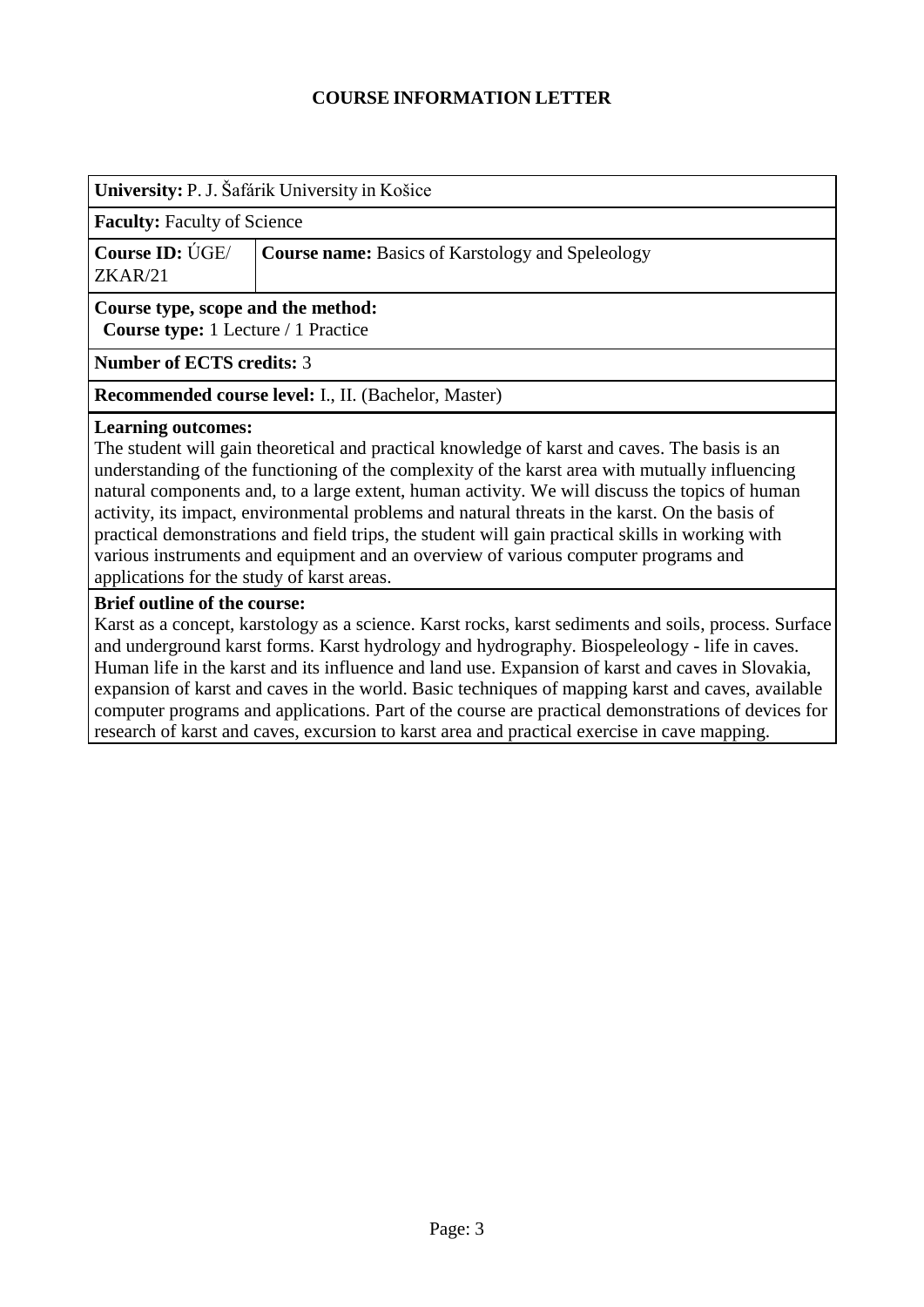<span id="page-3-0"></span>**University:** P. J. Šafárik University in Košice

**Faculty:** Faculty of Science

|         | <b>Course ID:</b> UGE/ <b>Course name:</b> Basics of programming (Python) |
|---------|---------------------------------------------------------------------------|
| ZPRO/21 |                                                                           |

**Course type, scope and the method: Course type:** 3 Practice

#### **Number of ECTS credits:** 4

**Recommended course level:** I. (Bachelor)

#### **Learning outcomes:** 1

Knowledge: The student will gain knowledge of the basic structure of the Python programming language. The student will gain knowledge of basic and most used functions, libraries (eg ArcPy, PyGRASS) and commands in Python. Students will be familiar with the elements of visual programming using the ModelBuilder tool in ArcGIS Pro software, understand the meaning and use of scripts and Python in solving geospatial problems.

Skills: The student will learn to create and implement scripts in Python for more efficient and faster solutions and subsequent analysis of geospatial tasks.

Competences: The student is able to work with a high degree of independence with tools for creating scripts in the Python language and take full advantage of its functionality in the GIS software environment. In practice, the student is able to use the acquired knowledge and skills to simplify and automate tasks, helps to find more effective solutions, thereby increasing its added value

#### **Brief outline of the course:**

Introduction to PyScripter / PyCharm environment, basic features of Python language, syntax. Simple types (number, logical type), structured types (string operations and string methods, input and output redirection, list, dictionary, n-tuple, set) and control structures (FOR and WHILE cycles, conditional branching - IF). Working with ArcPy and PyGRASS libraries. Function definition (parameters, return value), function documentation. Types of errors and treatment of error conditions. Capturing and generating exceptions. Saving data to a file and reading data from a file. Troubleshooting using Python. Visual programming with ModelBuilder in ArcGIS Pro software. Creating scripts for geospatial data analysis.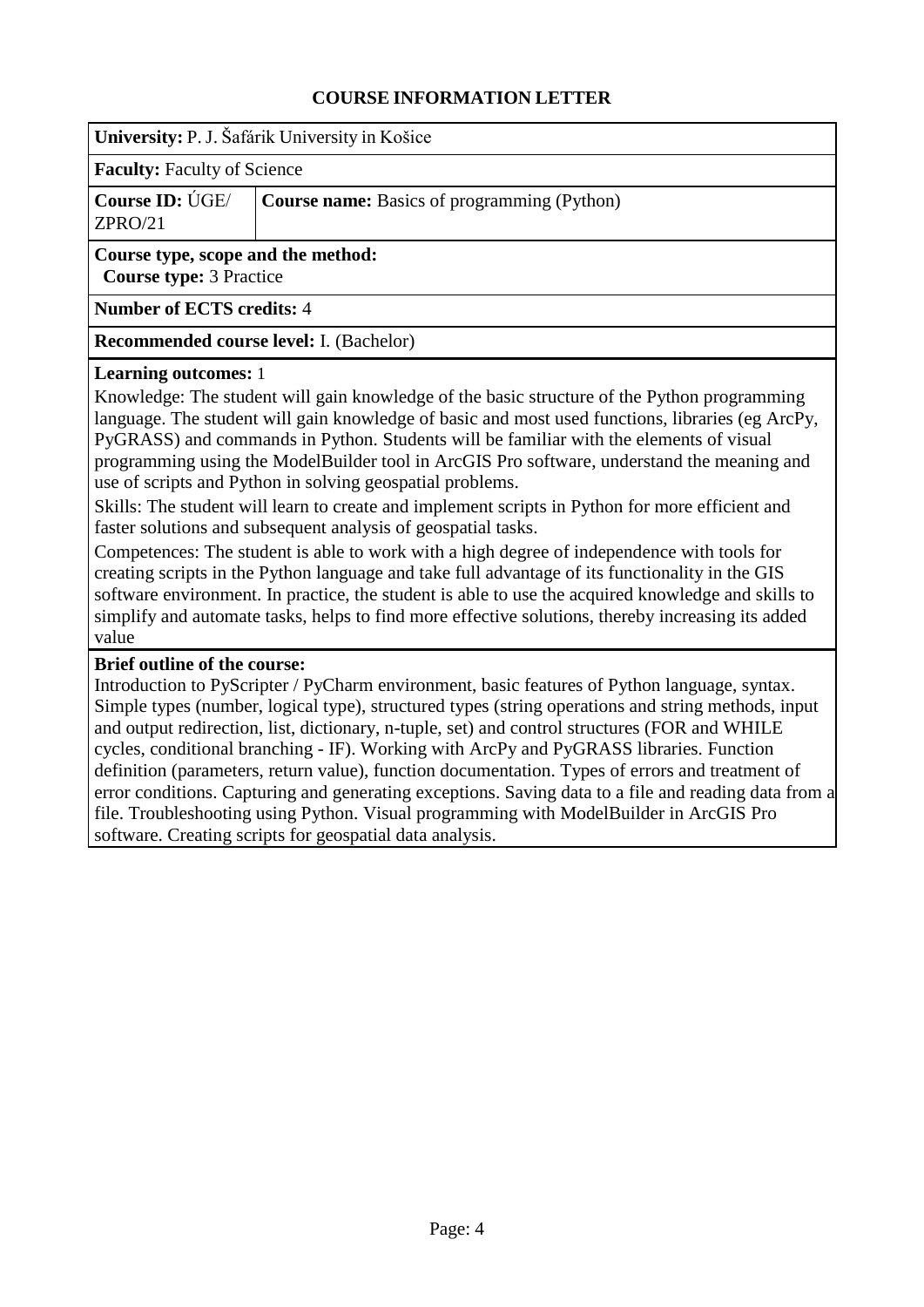<span id="page-4-0"></span>

**Faculty:** Faculty of Science

**Course ID:** ÚGE/ GIS/15 **Course name:** Geographic Information Systems

## **Course type, scope and the method:**

**Course type:** 2 Lecture / 2 Practice

**Number of ECTS credits:** 6

**Recommended course level:** I., II. (Bachelor, Master)

### **Learning outcomes:**

The students gain knowledge on the intermediate level in the theory of geoinformation science, GIS, and Remote Sensing, GIS data models, methods of data processing and spatial analysis. They gain practical skills in processing of geographic data, management, analysis, and visualisation

of the geographic data in a GIS project.

Students acquire competence in defining a GIS project, suitable data models, methods of data acquisition, data processing, analysis and visualisation, presentation skills and skills in team work.

## **Brief outline of the course:**

The course is focused on the following topics: geoinformatics as a scientific discipline, components of geographic information system, digital landscape representation and data models, GIS standards for coordinate systems and transformations, collection of geographic data for GIS (GNSS, photogrammetry, multispectral satellite imagery, lidar, radar) , data management in GIS, attribute and spatial demands, layer overlap, map algebra, spatial prediction, quality and uncertainty of geographic data, GIS web solutions, legislative aspects in GIS, GIS applications in practice.

Exercises are focused on working in ArcGIS Pro: basic and advanced vectorization, data organization in the geodatabase, import / export of various data formats to GIS, creation of color compositions from satellite images, mapping, 3D visualization and animation of geographic data, geoprocessing, map algebra, spatial and attribute demands, spatial prediction, analysis of digital elevation models (DEM). Students learn the topics of the semester project in the middle of the semester and solve the assigned task in the team using the skills and knowledge acquired during the semester.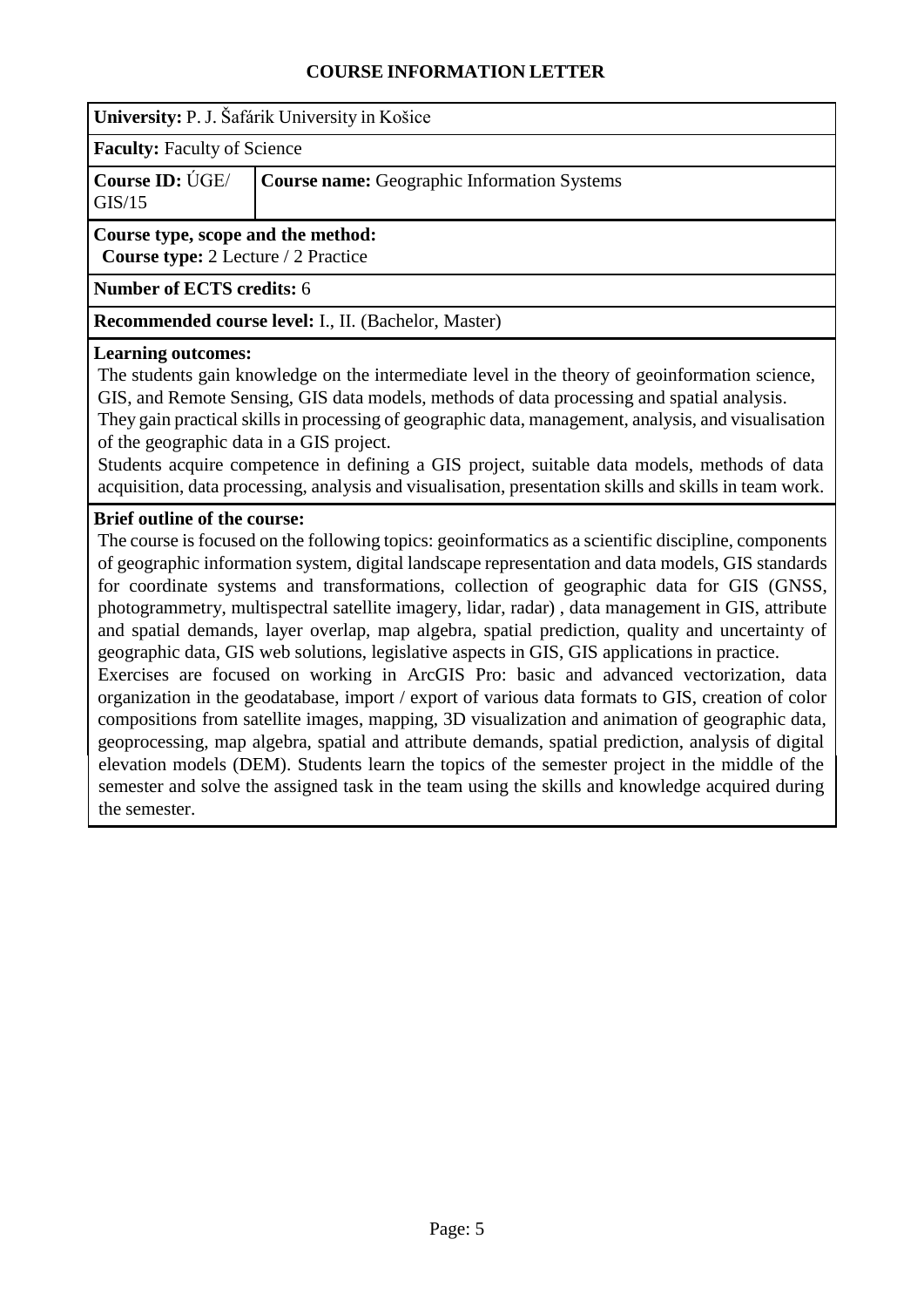<span id="page-5-0"></span>

| University: P. J. Šafárik University in Košice                                                                                                                                                                                                                                                                                                                                                                                                                                                                                                                                                                                                                                                                                                                                                                                                                                                           |                                                                                             |  |  |  |
|----------------------------------------------------------------------------------------------------------------------------------------------------------------------------------------------------------------------------------------------------------------------------------------------------------------------------------------------------------------------------------------------------------------------------------------------------------------------------------------------------------------------------------------------------------------------------------------------------------------------------------------------------------------------------------------------------------------------------------------------------------------------------------------------------------------------------------------------------------------------------------------------------------|---------------------------------------------------------------------------------------------|--|--|--|
| <b>Faculty: Faculty of Science</b>                                                                                                                                                                                                                                                                                                                                                                                                                                                                                                                                                                                                                                                                                                                                                                                                                                                                       |                                                                                             |  |  |  |
| Course ID: UGE/<br><b>GMP/21</b>                                                                                                                                                                                                                                                                                                                                                                                                                                                                                                                                                                                                                                                                                                                                                                                                                                                                         | Course name: Geomorphological mapping                                                       |  |  |  |
| Course type, scope and the method:<br><b>Course type: 2 Practice</b>                                                                                                                                                                                                                                                                                                                                                                                                                                                                                                                                                                                                                                                                                                                                                                                                                                     |                                                                                             |  |  |  |
| <b>Number of ECTS credits: 3</b>                                                                                                                                                                                                                                                                                                                                                                                                                                                                                                                                                                                                                                                                                                                                                                                                                                                                         |                                                                                             |  |  |  |
| Recommended course level: I. (Bachelor)                                                                                                                                                                                                                                                                                                                                                                                                                                                                                                                                                                                                                                                                                                                                                                                                                                                                  |                                                                                             |  |  |  |
| <b>Learning outcomes:</b>                                                                                                                                                                                                                                                                                                                                                                                                                                                                                                                                                                                                                                                                                                                                                                                                                                                                                |                                                                                             |  |  |  |
| Knowledge:<br>• get to know the possibilities and use of geomorphological mapping,<br>• theoretical knowledge from working with instrumentation in the field,<br>• acquisition of knowledge at the level of synthesis from the field of geology and sub-spheres of<br>geography.                                                                                                                                                                                                                                                                                                                                                                                                                                                                                                                                                                                                                         |                                                                                             |  |  |  |
| Skills:<br>• compare and analyze different types of geomorphological maps of different scales, types of relief<br>and country of origin,<br>• be able to create graphical outputs in a GIS environment. acquiring practical skills with working<br>with instrumentation in the field,<br>• ability to transform from a mental (visual) environment to a thematic map,<br>· obtain, analyze and interpret data from field mapping,<br>· evaluate the basic phenomena directly in the field,<br>• map in the field and create a thematic map,<br>• evaluation of phenomena and processes in written and graphical form in the GIS environment.<br>Competences:                                                                                                                                                                                                                                             |                                                                                             |  |  |  |
| geography in practice,                                                                                                                                                                                                                                                                                                                                                                                                                                                                                                                                                                                                                                                                                                                                                                                                                                                                                   | • be able to independently apply the acquired knowledge from geology and partial spheres of |  |  |  |
| map and its explanations,                                                                                                                                                                                                                                                                                                                                                                                                                                                                                                                                                                                                                                                                                                                                                                                                                                                                                | • independently geomorphologically map a small area with the creation of a geomorphological |  |  |  |
| • independent use of methods and devices for obtaining field data, their analysis and subsequent<br>interpretation,<br>• plan and organize work subtasks during field mapping and processing of obtained information,<br>• the ability to independently interpret the knowledge gained by studying the subjects of physical                                                                                                                                                                                                                                                                                                                                                                                                                                                                                                                                                                              |                                                                                             |  |  |  |
|                                                                                                                                                                                                                                                                                                                                                                                                                                                                                                                                                                                                                                                                                                                                                                                                                                                                                                          | geography in a particular area, to formulate conclusions.                                   |  |  |  |
| <b>Brief outline of the course:</b><br>The course deals with the issue of geomorphological mapping, geomorphological map and its<br>importance. It deals with the history of geomorphological mapping, map works in Slovak and<br>foreign professional literature, theory and practice of field research and mapping, compilation of<br>explanations to the geomorphological map for various types of relief. In addition, with the help of<br>graphical software tools, we work with morphometric and morphographic characteristics of the<br>relief, morphogenetic and morphodynamic interpretation of the geomorphological map. In addition<br>to the above theoretical basis, the exercise also includes a practical mapping of the relief in the<br>field to a scale of 1:10 000 in the vicinity of Košice, which results in a geomorphological map,<br>which is a semester output with evaluation. |                                                                                             |  |  |  |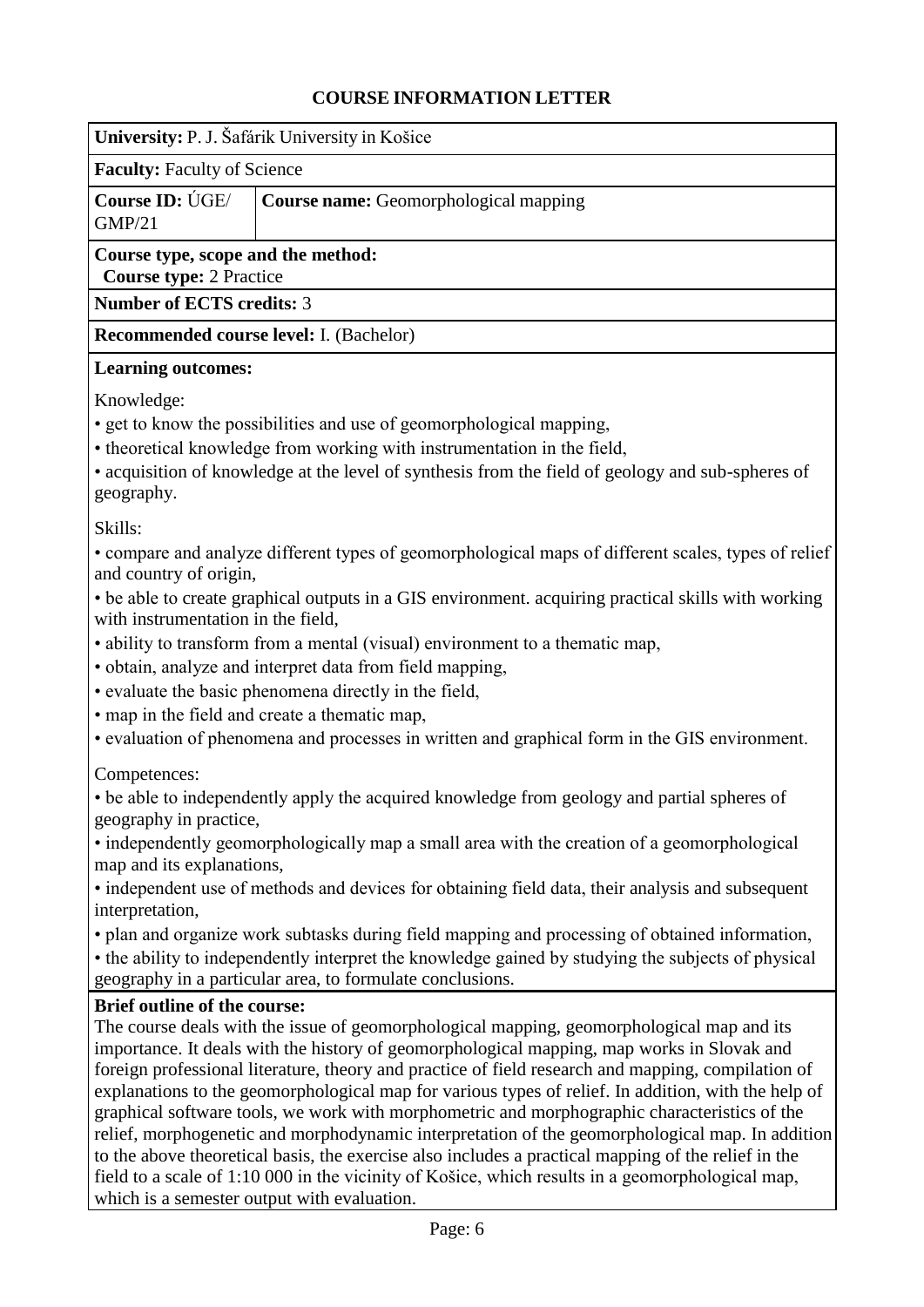<span id="page-6-0"></span>

**Faculty:** Faculty of Science

**Course ID:** ÚGE/ MZGD/21 **Course name:** Geospatial data collection methods

## **Course type, scope and the method:**

**Course type:** 2 Lecture / 2 Practice

**Number of ECTS credits:** 6

**Recommended course level:** I. (Bachelor)

#### **Learning outcomes:**

Knowledge: The student will gain knowledge of the basic principles of ground geodetic measurements and digital processing of geodata in order to create topographic maps. Gains an overview of methods for measuring lengths, angles and heights in the field, determining the relative position of points on the calculation and display area and placement in coordinate systems. They will get acquainted with the possibilities of determining areas and volumes and plotting the measured data using a geographic information system.

Skills: The student will learn to obtain geospatial data using ground measurements, can locate them in different coordinate systems and represent them using GIS. Can evaluate the quality of data and determine the optimal procedure for the collection and primary processing of geospatial data.

Competences: The student is able to analyze with a high degree of independence the possibilities for the collection and processing of geospatial data and to propose a procedure for obtaining location information about landscape objects. He will get acquainted with basic professional terminology in the field of geodesy, which will enable him to communicate and collaborate with other experts in the field of geospatial data collection and processing.

### **Brief outline of the course:**

Lectures: Units of measure - length measures, angular measures; Coordinate systems; Angle measurement; Length measurement; Position of points; Height measurement; Map materials for field measurements; Detailed measurement methods; Field measurement documentation; Determination of areas and volumes.

Exercises: Aids for measuring vertical and horizontal direction, geodetic instruments and their description, preparation for measurement, methods for measuring horizontal and vertical angles, measurement with magnetic instruments; Direct length measurement, electronic rangefinders; trigonometric methods of determining the position of points, determining the coordinates of points by polygons; leveling devices and aids, geometric leveling, trigonometric cant measurement; selected elements and methods of positional and height delineation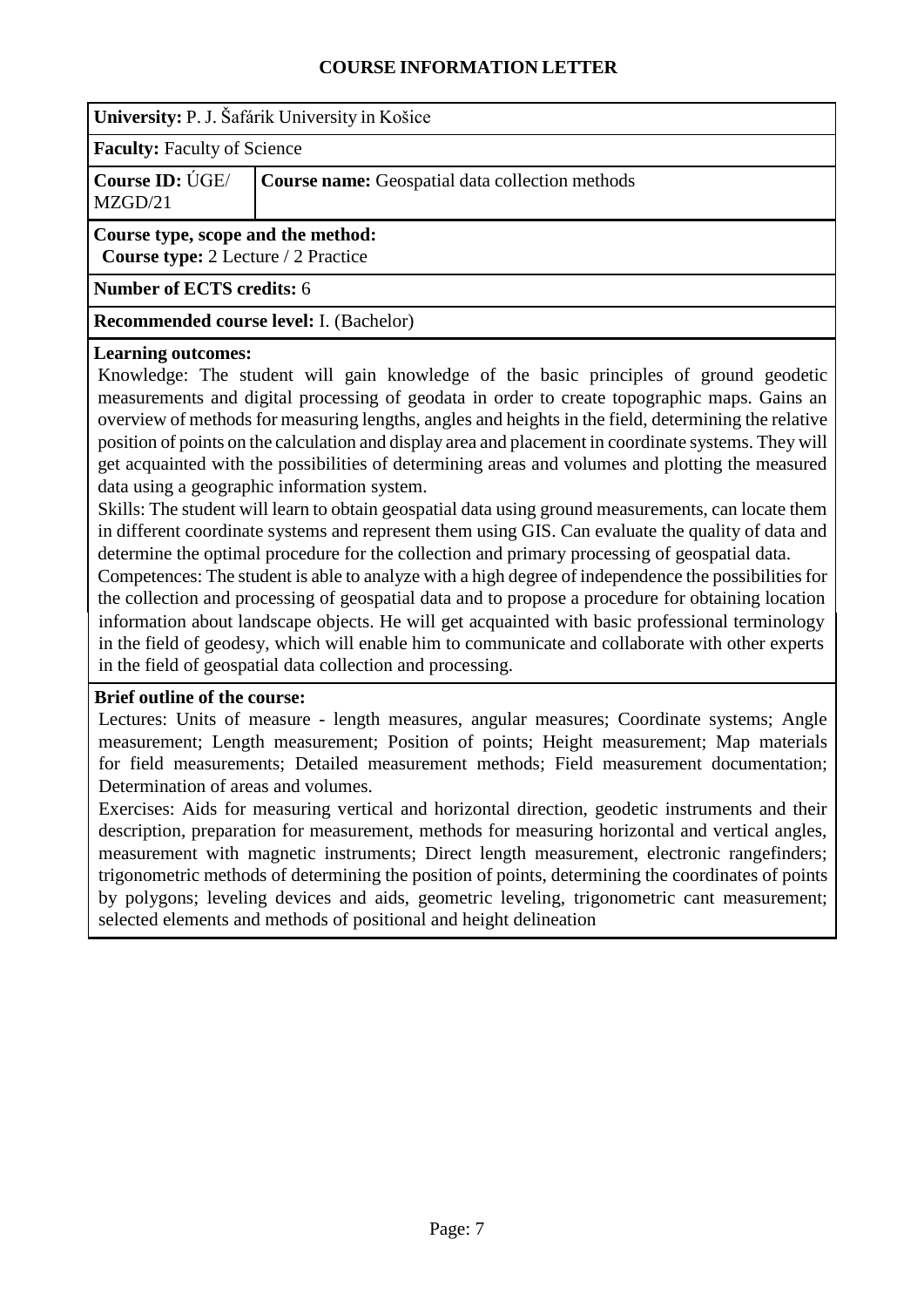<span id="page-7-0"></span>**University:** P. J. Šafárik University in Košice

**Faculty:** Faculty of Science

|        | <b>Course ID:</b> UGE/ Course name: Global Navigation Satellite Systems |
|--------|-------------------------------------------------------------------------|
| GNS/15 |                                                                         |

### **Course type, scope and the method:**

**Course type:** 2 Lecture / 2 Practice

**Number of ECTS credits:** 5

**Recommended course level:** II. (Master)

#### **Learning outcomes:**

To acquire basic theoretical knowledge and practical experience of the global navigation satellite systems (GNSS) for a data collection methodology for geoinformatics.

### **Brief outline of the course:**

GNSS in the context of geography and geoinformatics. GNSS, their nature and division. GPS - operating principle, the principles and characteristics; structure of GPS and its applications; surveying GPS technology, GPS instrumentation, data collection and transmission observed GPS data. The European satellite navigation system Galileo; positioning, navigation and timing services of the system Galileo; Galileo infrastructure; structure and applications of Galileo. Overview of other GNSS (GLONASS, BNSS, EGNOS, WAAS, MSAS, QZSS, IRNSS etc.).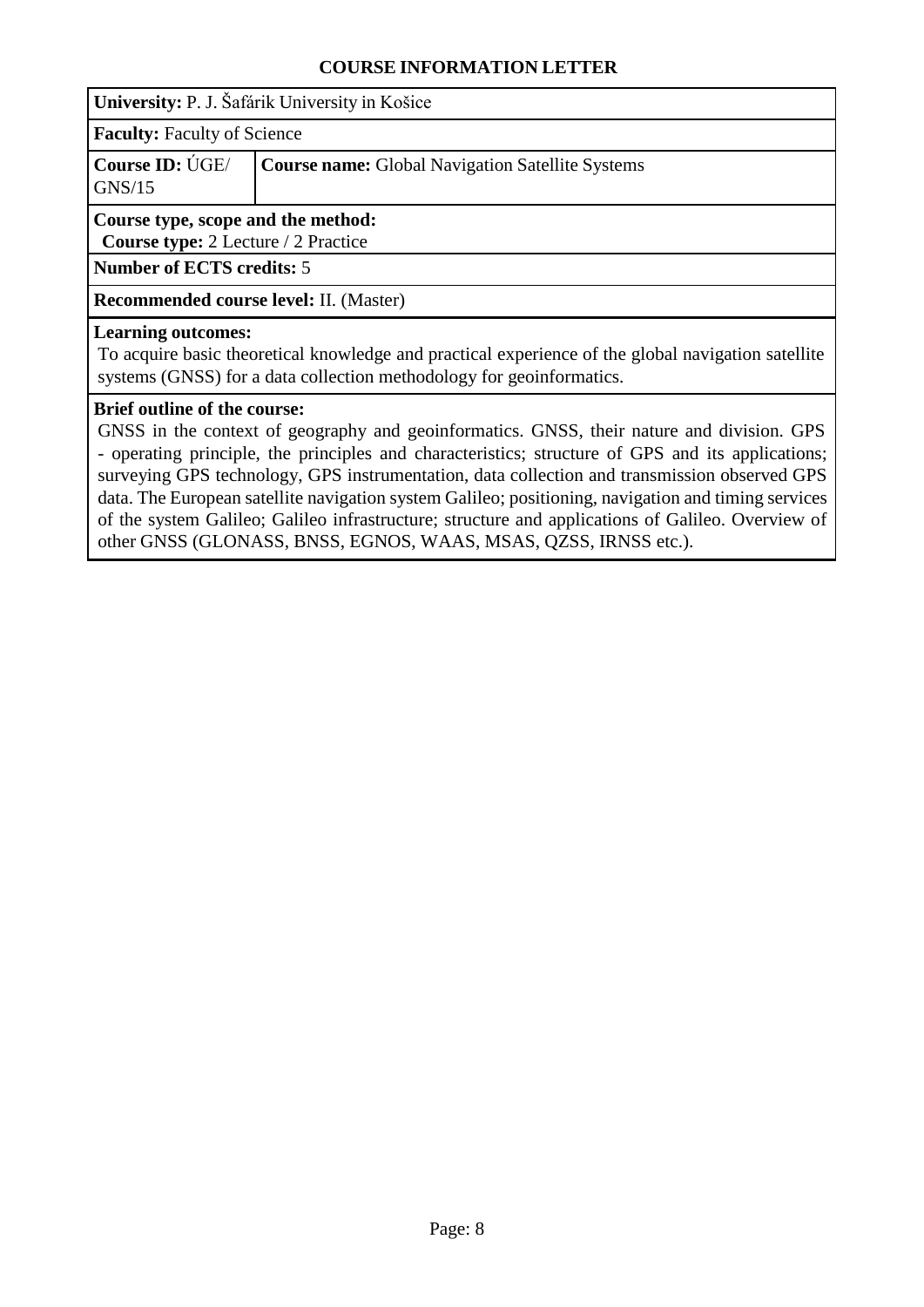<span id="page-8-0"></span>

**Faculty:** Faculty of Science

|        | <b>Course ID:</b> $\dot{\text{UGE}}$ $\vert$ <b>Course name:</b> Human Geography Excursion |
|--------|--------------------------------------------------------------------------------------------|
| EXH/21 |                                                                                            |

#### **Course type, scope and the method:**

**Course type:** 6-day Practice

**Number of ECTS credits:** 3

**Recommended course level:** I. (Bachelor)

#### **Learning outcomes:**

Knowledge: The student will verify the knowledge about the spatial distribution of humangeographical phenomena in a broader spatial context in the field, and will gain new knowledge that can be applied in further study and practice. The student is acquainted with the basic patterns and laws of distribution of population, settlements, territorial administration, logistics and transport infrastructure, cultural, educational, medical institutions and other public services, agriculture, forestry, industry, tourism and other economic activities in the country, even in the natural connection with physical-geographical or historical-geographical conditions.

Skills: Students build the ability to understand the functioning of selected human geographic phenomena directly in the field, to identify the causes of the location of selected production and non-production activities in the country. At the same time, they gain experience in organizing excourses, which they can use in pedagogical or professional practice.

Competences: The student is competent to actively participate, to carry out professional interpretation and discussion on a pre-prepared topic directly in the field, builds organizational competencies. Through the development of a project on a given topic, the student builds competencies in the field of teamwork.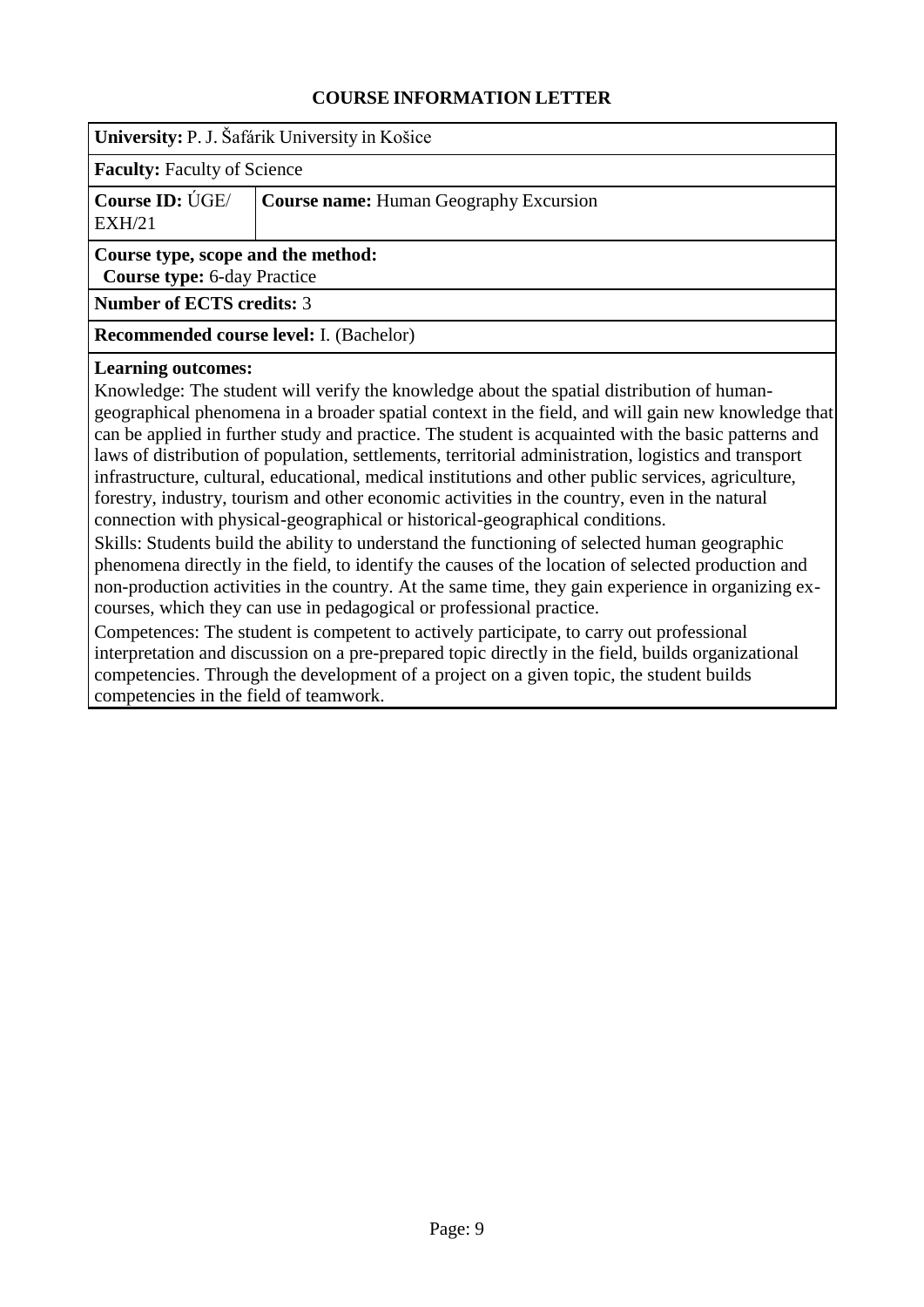<span id="page-9-0"></span>

**Faculty:** Faculty of Science

| Course ID: $\dot{\text{UGE}}$ | <b>Course name:</b> Human Geography of Slovakia |
|-------------------------------|-------------------------------------------------|
| HGS1/21                       |                                                 |

#### **Course type, scope and the method:**

**Course type:** 2 Lecture / 1 Practice

**Number of ECTS credits:** 5

**Recommended course level:** I. (Bachelor)

#### **Learning outcomes:**

The aim of the course is to provide Knowledge: Students will gain comprehensive knowledge of individual areas of human geography in Slovakia and in its regions. The student will get acquainted with key information from the field of HG SR and also the basic spatial differentiation of the studied HG phenomena in the regions of Slovakia. Graduates of the course will gain current knowledge about the current state and development of economic sectors in Slovakia.

Skills: Upon successful completion of this course, students will be able to identify the basic principles and patterns of distribution of the population, settlements and economic sectors in Slovakia. Students can use basic methods used in geography to evaluate the basic demographic and economic indicators available for the Slovak Republic.

Competences: The student is able to lead individual and professional team work, apply geographical methods, which student became acquainted with during his studies to evaluate the distribution and development of selected HG phenomena in a particular area within the Slovak Republic. Based on suitable data, the student is able to prepare an analysis of the current state and also forecasts of the future development of selected demographic and economic indicators for the Slovak Republic.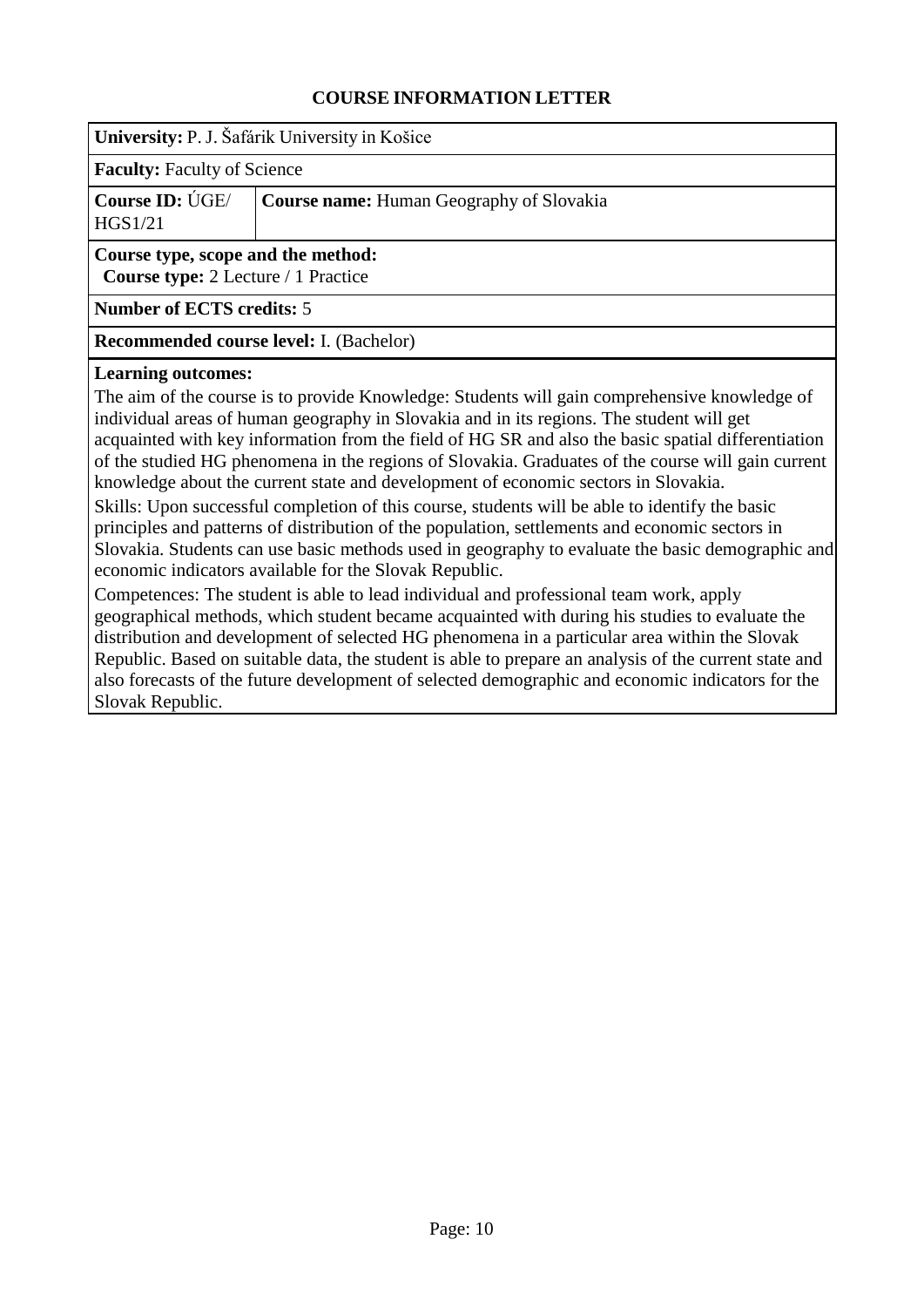<span id="page-10-0"></span>

**Faculty:** Faculty of Science

|         | <b>Course ID:</b> UGE/ <b>Course name:</b> International Excursion 1 |
|---------|----------------------------------------------------------------------|
| ZEX1/21 |                                                                      |

## **Course type, scope and the method:**

**Course type:** 10-day Practice

**Number of ECTS credits:** 4

**Recommended course level:** I. (Bachelor)

#### **Learning outcomes:**

Knowledge: Students confront their geographical knowledge with the observed reality directly in the field, in connection with phenomena that cannot be observed in Slovakia. They gain new knowledge in the field of regional geography, physical, human geography and geopolitics, which they can use during further study.

Skills: Students build the ability to understand other cultures, the functioning of society, but also other physical-geographical or human-geographical phenomena abroad. At the same time, they gain primary experience in organizing excursions, which they can use in pedagogical or professional practice.

Competences: The student builds the basics of competencies to actively participate in the professional preparation of the excursion, to implement professional interpretation and discussion on a pre-prepared topic directly in the field, builds basic organizational competencies.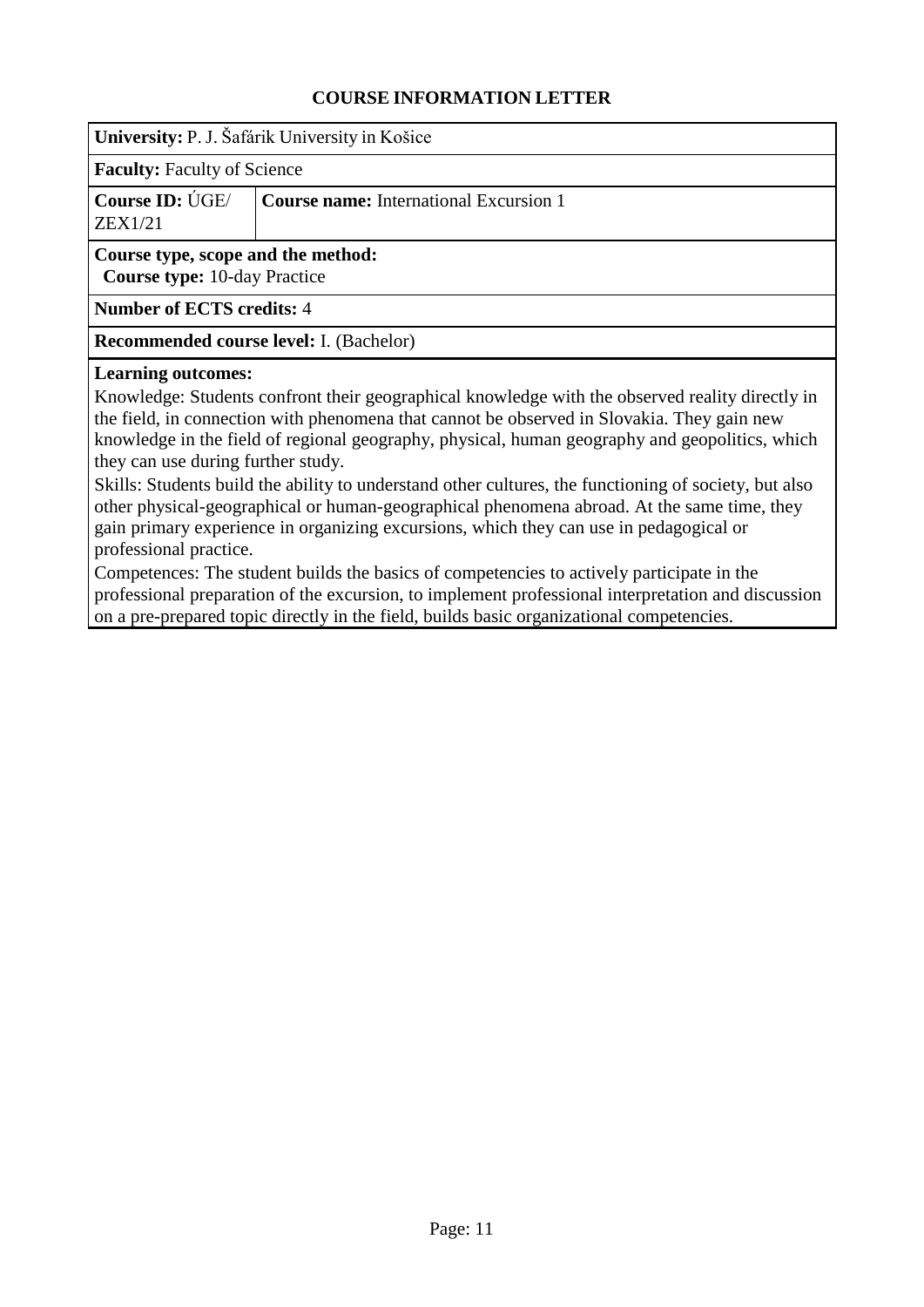<span id="page-11-0"></span>

**Faculty:** Faculty of Science

|         | Course ID: ÚGE/ Course name: Introduction to Remote Sensing |
|---------|-------------------------------------------------------------|
| ZDPZ/21 |                                                             |

#### **Course type, scope and the method:**

**Course type:** 2 Lecture / 2 Practice

#### **Number of ECTS credits:** 6

**Recommended course level:** I. (Bachelor)

#### **Learning outcomes:**

1. knowledge of theoretical and methodological aspects of remote sensing of the Earth and the possibilities of their application;

2. practical skills in processing, analysis and visualization of digital data from remote sensing in the GIS environment and other software for use in geographic information systems;

3. ability to critically evaluate the advantages and disadvantages of remote sensing methods and sensors for different applications;

4. ability to work in a team and independently, presentation of work results

### **Brief outline of the course:**

• The course focuses on the following topics: Remote Sensing (RS) as a scientific discipline and historical context, physical principles of remote sensing - electromagnetic radiation, spectrum, interaction of the landscape with electromagnetic radiation, spectral behavior of objects in the landscape, satellite, aviation, unmanned and terrestrial remote sensing sensors, main principles and use of passive remote sensing methods (multispectral, thermal, hyperspectral scanning, photogrammetry) and active remote sensing methods (radar, lidar / laser scanning, sonar), access and sources of remote sensing data on the Internet (eg Copernicus) and applications of Remote sensing.

• Exercises are focused on working in various software, especially ArcGIS Pro, Quantum GIS, Multispec, LAStools, Photomod Lite and include: searching and obtaining satellite multispectral data on the Internet, radiometric and atmospheric correction of multispectral images and color compositions from them, supervised and unsupervised classification of multispectral images and evaluation of its quality, processing of aerial stereo images and orthorectification, conversion of thermal record to earth surface temperature, filtration and classification of lidar data (from laser scanning), analysis of radar record. Students learn the topics of the semester project in the middle of the semester and solve the assigned task in the team using the skills and knowledge acquired during the semester.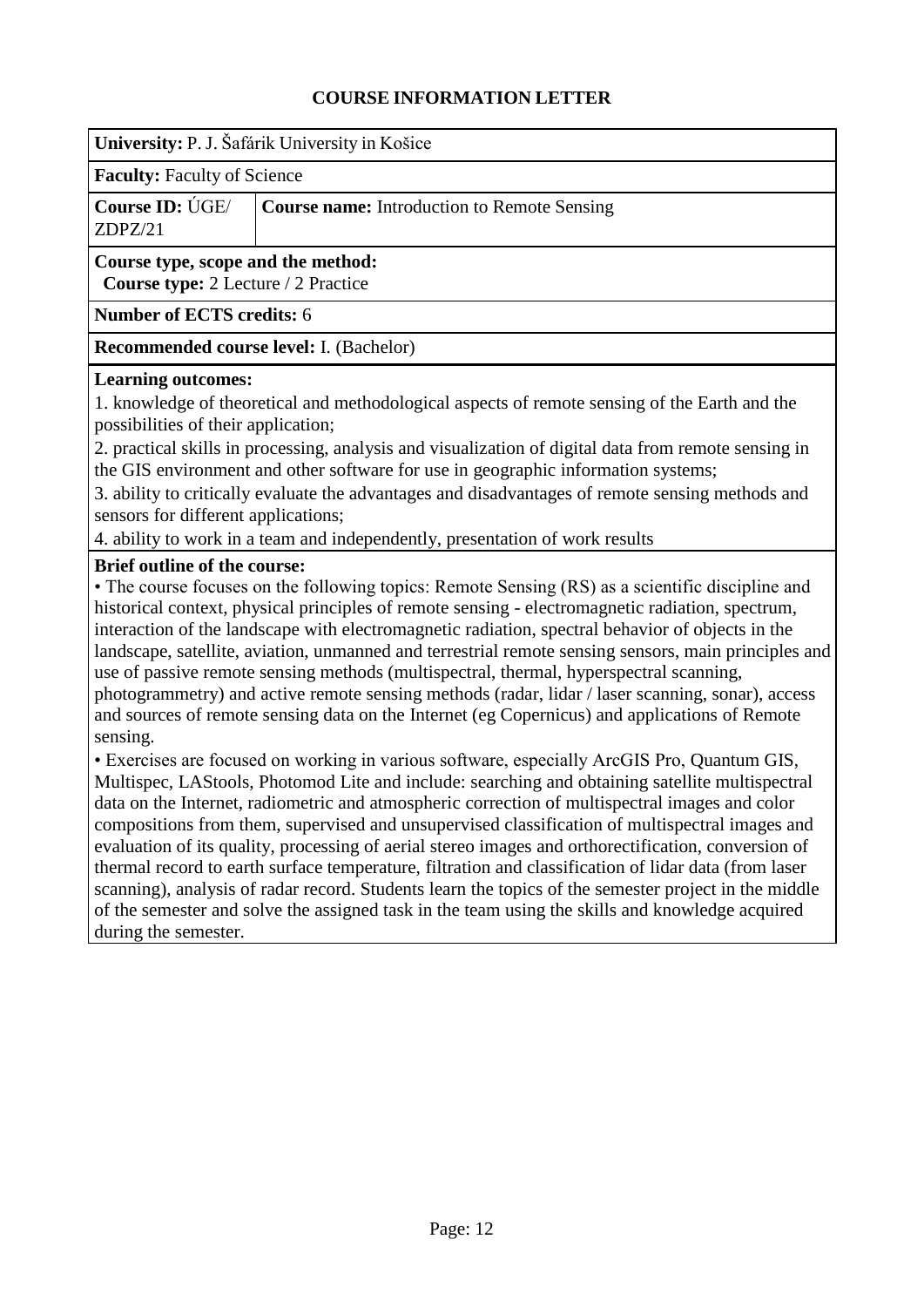<span id="page-12-0"></span>

| University: P. J. Šafárik University in Košice                            |                                              |
|---------------------------------------------------------------------------|----------------------------------------------|
| <b>Faculty:</b> Faculty of Science                                        |                                              |
| Course ID: UGE/<br>ISU/21                                                 | <b>Course name:</b> Land Information Systems |
| Course type, scope and the method:<br>Course type: 1 Lecture / 2 Practice |                                              |
| <b>Number of ECTS credits: 5</b>                                          |                                              |
| <b>Recommended course level: II. (Master)</b>                             |                                              |

#### **Learning outcomes:**

Knowledge: The student will gain knowledge of the basic structure and components of information systems about the geographical area. He will get an overview of the used information systems about the territory in public administration, engineering network administrators, industrial enterprises and service providers. They will get acquainted with the individual types of data used and with the most frequently performed spatial analyzes. Gain an overview of web GIS and its importance for the communication of geographic information via the Internet, existing map servers, geoportals and web GIS tools used to interpret geographic information. They will understand the importance of the integration of information systems about the territory with nongeographic information systems and the legislative framework for publishing geospatial data on the Internet.

Skills: The student will learn to obtain and work with geospatial data and information used in information systems about the territory in various software environments and publish them on the Internet in the form of webGIS or other online tools.

Competences: The student is able to analyze with a high degree of independence the possibilities of deploying an information system about the territory in organizations using geospatial data and design a suitable hardware and software solution and determine the appropriate type of data. In these tasks he can communicate and cooperate with other experts, formulate opinions and recommendations in the creation and use of information systems about the territory.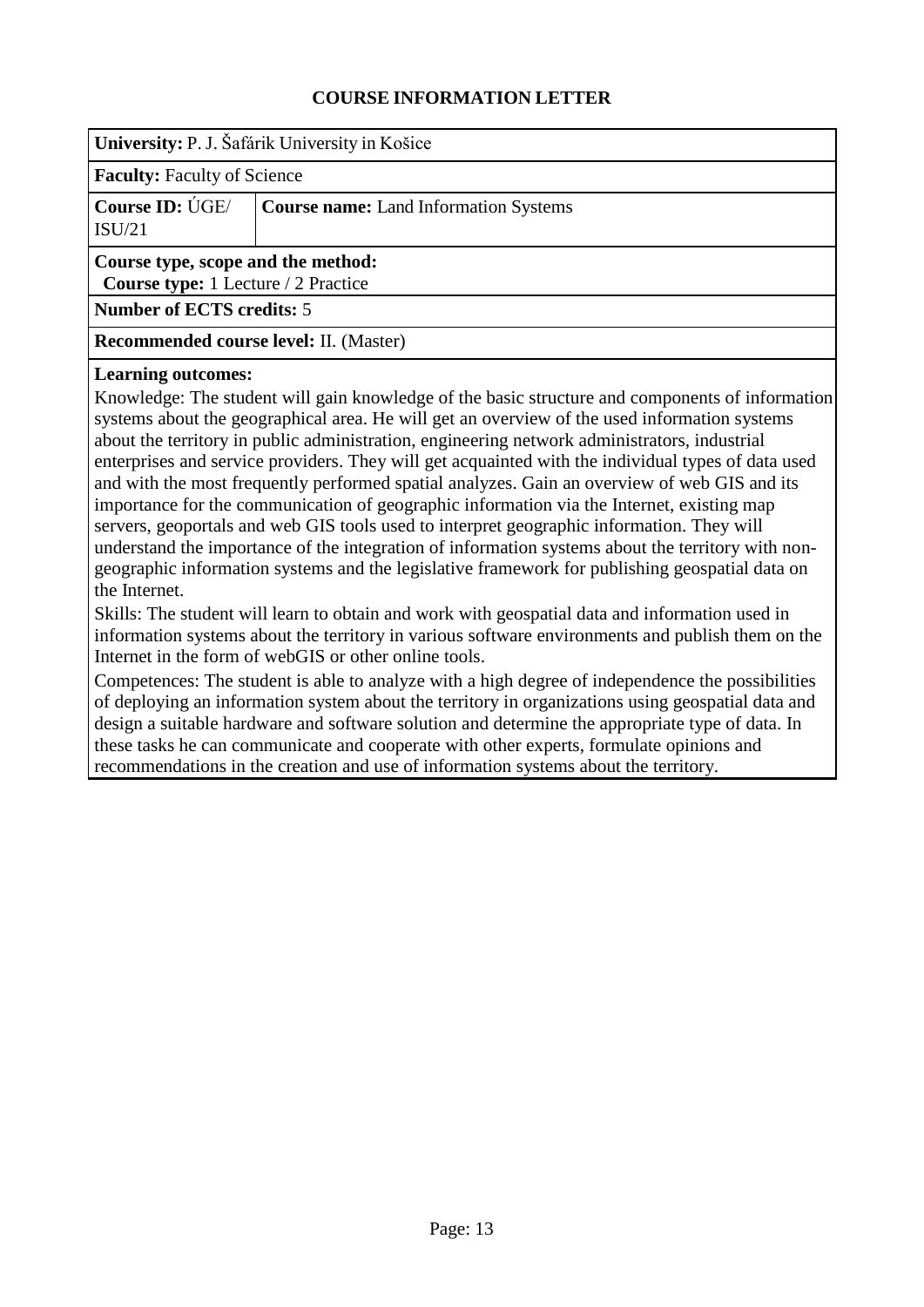<span id="page-13-0"></span>

| University: P. J. Šafárik University in Košice |
|------------------------------------------------|
|                                                |

**Faculty:** Faculty of Science

|        | <b>Course ID:</b> UGE/ <b>Course name:</b> Linux and open source GIS |
|--------|----------------------------------------------------------------------|
| LOS/18 |                                                                      |

#### **Course type, scope and the method:**

**Course type:** 2 Practice

**Number of ECTS credits:** 3

**Recommended course level:** I., II. (Bachelor, Master)

#### **Learning outcomes:**

The student will gain knowledge about open source software, its history, availability, license terms of its use and installation. At the same time, he will acquire practical skills in the basic control of the Linux operating system and selected open-source GIS software, especially GRASS GIS and QGIS. The student will be competent to work with geospatial data, perform basic spatial analysis and create map outputs in individual open-source GIS software.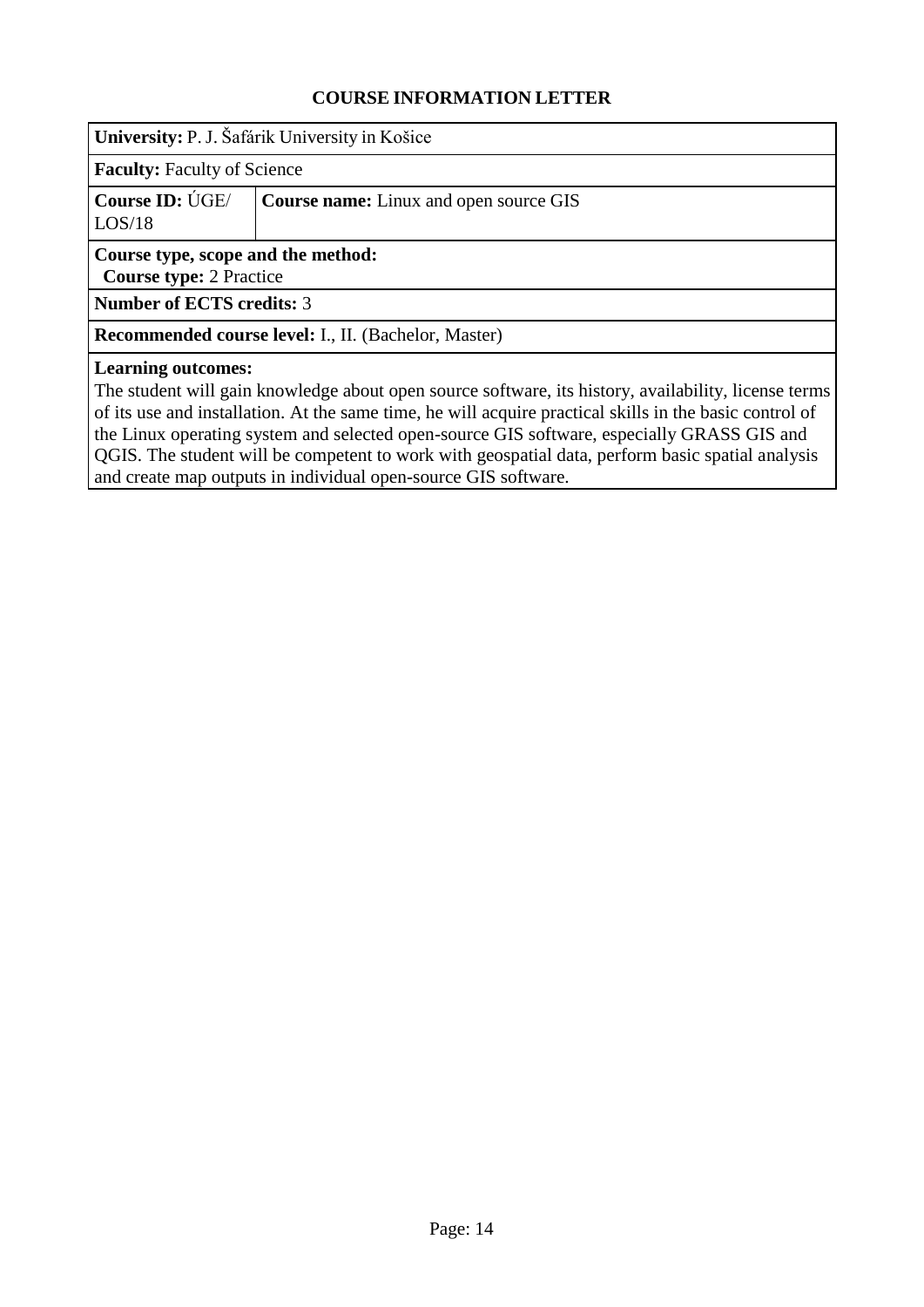<span id="page-14-0"></span>**University:** P. J. Šafárik University in Košice

**Faculty:** Faculty of Science

**Course ID:** ÚGE/ HGV/21 **Course name:** Methods of human geographical research

**Course type, scope and the method: Course type:** 3 Practice

**Number of ECTS credits:** 3

**Recommended course level:** I. (Bachelor)

#### **Learning outcomes:**

Knowledge: The student is acquainted with the basic methods of human geographic research, including data collection, analysis, evaluation and interpretation. The student understands what methods can be used for specific research goals.

Skills: The student is oriented in the applicability of various methods in human geographic research and is able to compile a methodological framework for a specific research goal. During the course, the student gained practical experience with selected methods of data collection, analysis and evaluation.

Competences: The student is competent to independently compile a methodological framework for specific human geographic research. Thanks to practical experience with the application of selected methods, he has an overview of their time intensity, thanks to which he is able to better manage the time management of the research.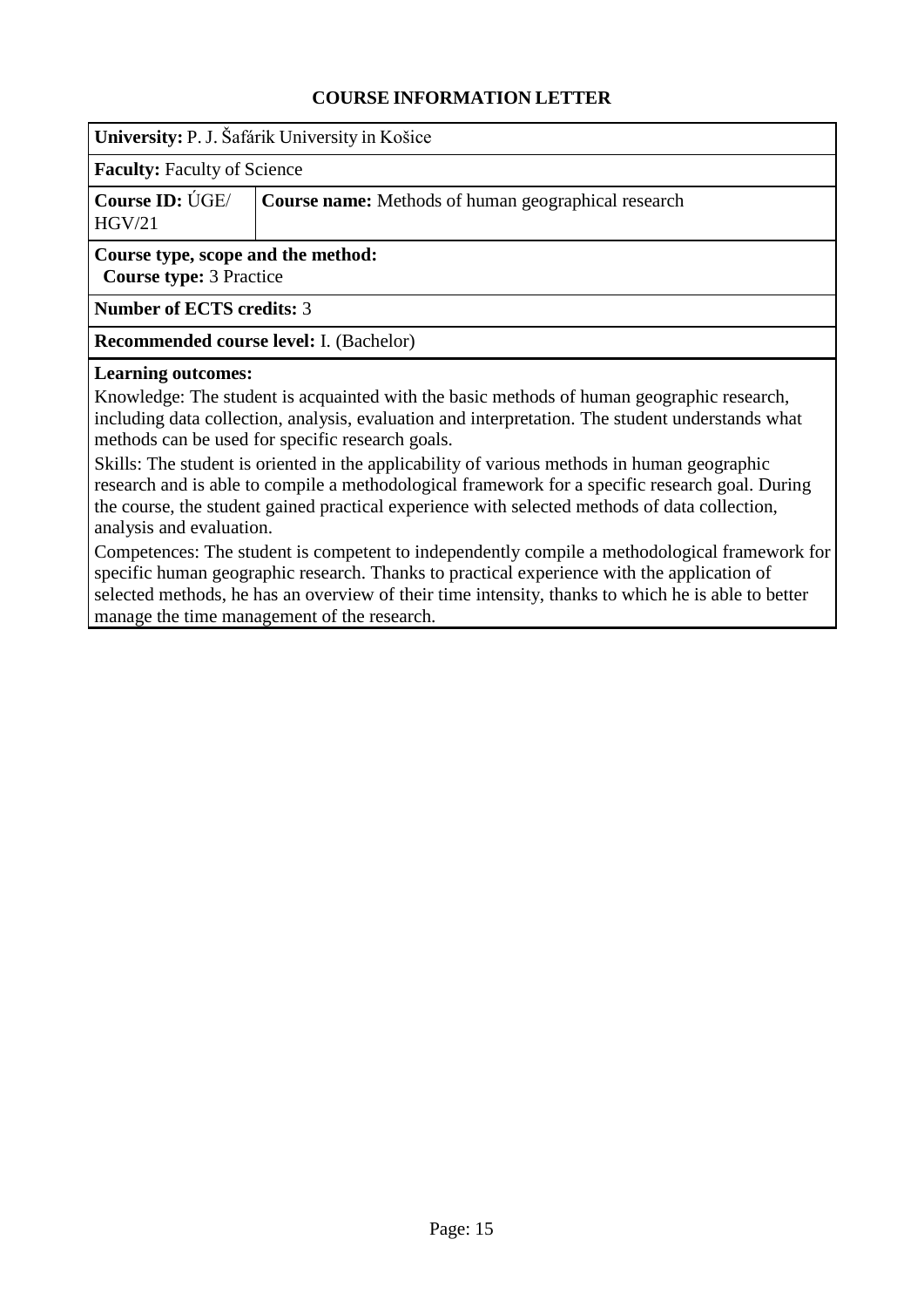<span id="page-15-0"></span>**University:** P. J. Šafárik University in Košice

**Faculty:** Faculty of Science

**Course ID:** ÚGE/ FGV/21 **Course name:** Methods of physical geographical research

**Course type, scope and the method: Course type:** 3 Practice

**Number of ECTS credits:** 3

**Recommended course level:** I. (Bachelor)

#### **Learning outcomes:**

Knowledge: • acquisition of theoretical knowledge of information from work with instrumentation in the field, • acquisition of knowledge at the level of synthesis from the field of geology and subspheres of geography.

Skills: • acquisition of practical skills with working with instrumentation in the field, • ability to transform from a mental (visual) environment into a thematic map, • obtain, analyze and interpret data from field mapping, • evaluate the basic phenomena directly in the field, • map in terrain and create a thematic map, • evaluation of phenomena and processes in written and graphical form in the GIS environment.

Competences: • independent field work and mapping of natural phenomena, • independent use of methods and devices for obtaining field data, their analysis and subsequent interpretation, • plan and organize partial work tasks during field mapping and processing of obtained information,  $\cdot$ ability to independently interpret knowledge gained subjects of physical geography in a particular territory, formulate conclusions.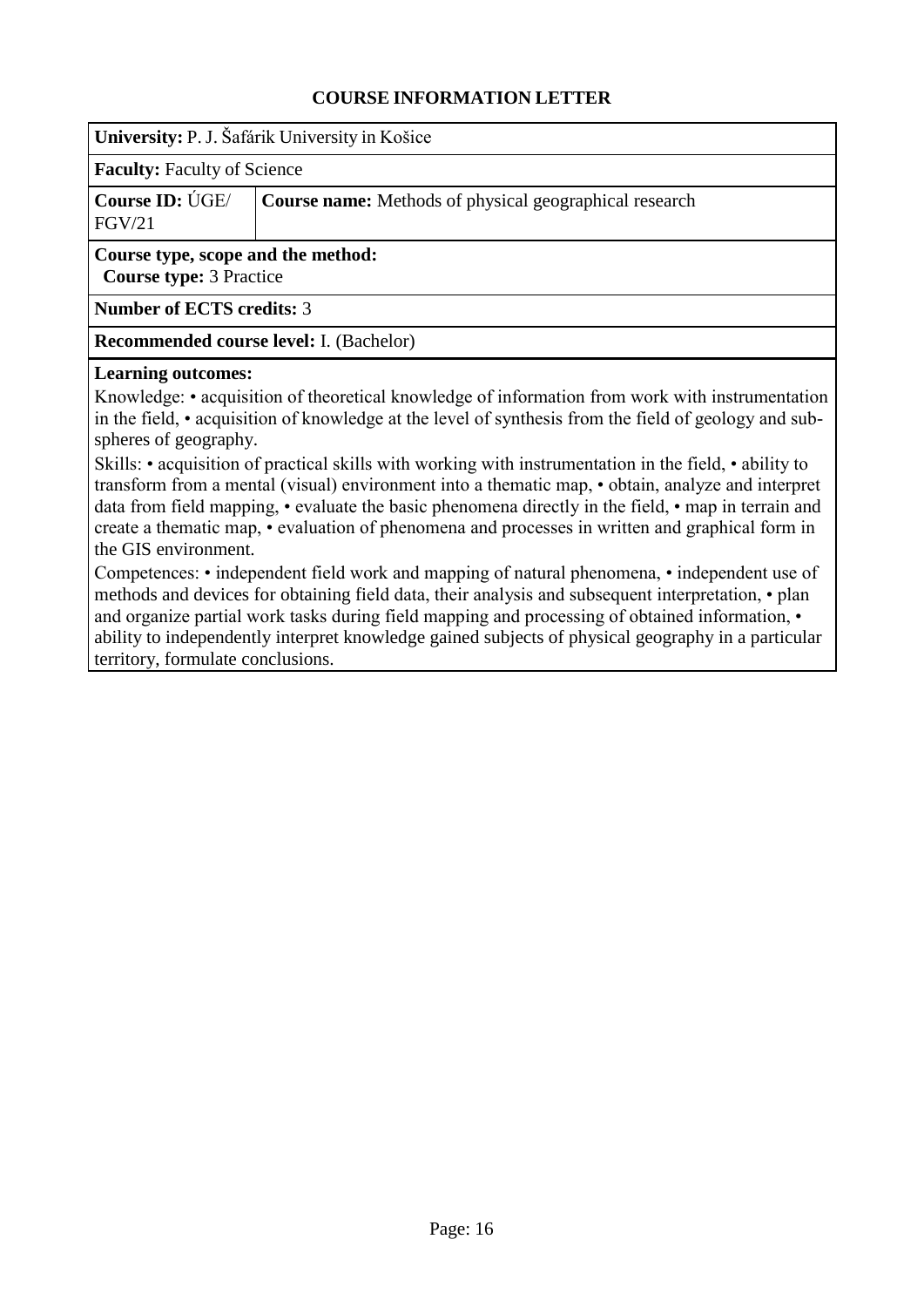<span id="page-16-0"></span>

**Faculty:** Faculty of Science

|        | <b>Course ID:</b> UGE/ <b>Course name:</b> Migration and human capital |
|--------|------------------------------------------------------------------------|
| MLK/21 |                                                                        |

### **Course type, scope and the method:**

**Course type:** 1 Lecture / 1 Practice

**Number of ECTS credits:** 3

#### **Recommended semester/trimester of the course:** 2.

**Recommended course level:** II. (Master)

#### **Learning outcomes:**

Knowledge: The student will deepen their knowledge of migration, its spatial forms, motivations and selectivity. They will get acquainted with the concepts of stages of urban development and differential urbanization, which evaluate urban development on the basis of migration. They will gain knowledge about human capital as an important factor in regional and local development and the patterns of its spatial distribution at the intra-regional, interregional and international level. Skills: The student will deepen the skills of data processing (harmonization, synchronization) of various character. Can apply advanced indicators and methods, apply appropriate graphic and cartographic methods at different spatial levels. The student is able to present the results and lead a discussion about them.

Competences: The student is competent to lead independent and team professional work in the field of migration and human capital. Within it, it is able to apply appropriate advanced methods of data processing and analysis using appropriate indicators. He can interpret the results objectively and visualize them appropriately graphically. He is able to approach the evaluation of results critically, he distinguishes correlations and causality.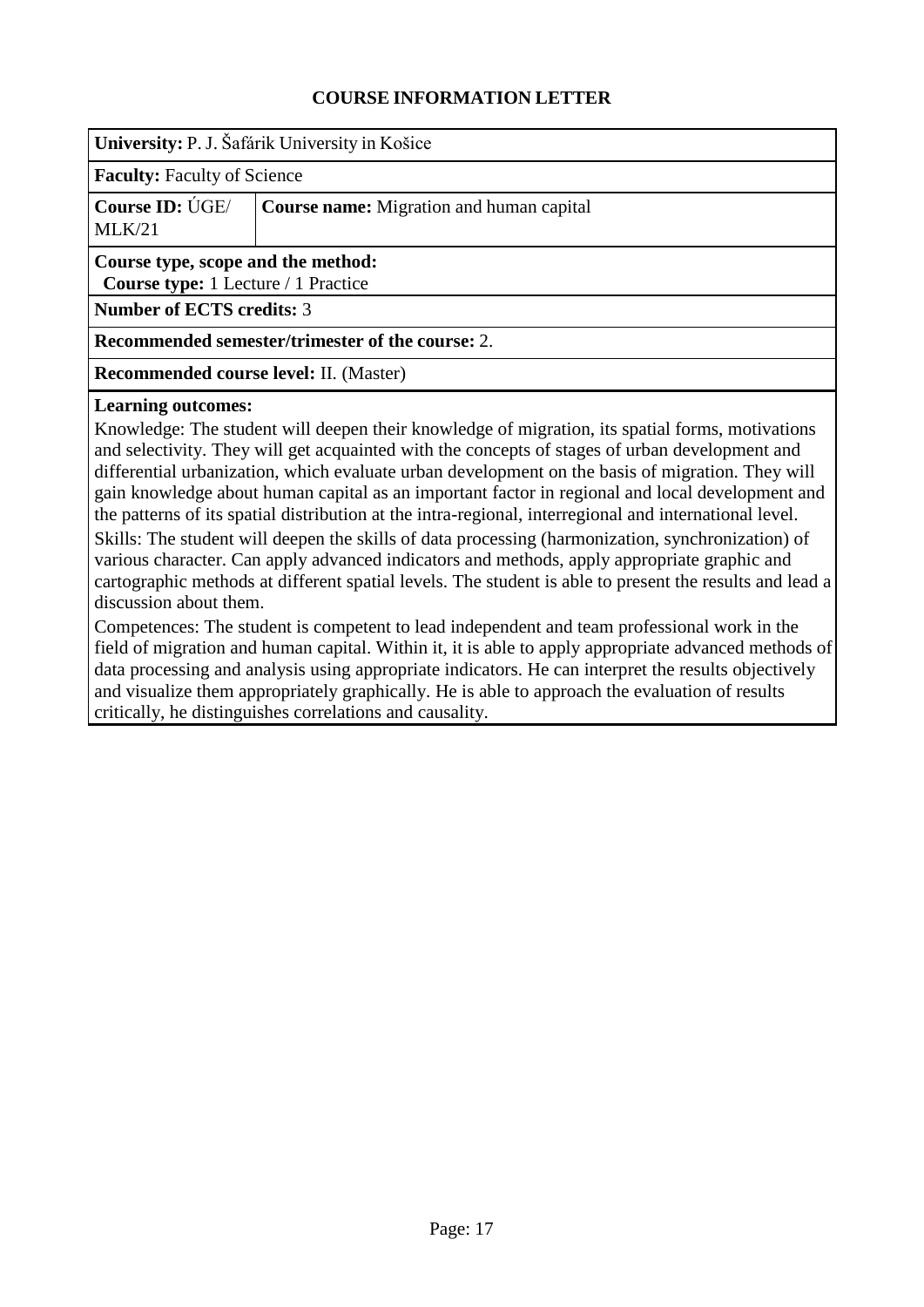<span id="page-17-0"></span>

| University: P. J. Šafárik University in Košice                                   |                                               |
|----------------------------------------------------------------------------------|-----------------------------------------------|
| <b>Faculty:</b> Faculty of Science                                               |                                               |
| Course ID: UGE/<br>PHR/11                                                        | <b>Course name:</b> Natural hazards and risks |
| Course type, scope and the method:<br><b>Course type:</b> 2 Lecture / 1 Practice |                                               |
| <b>Number of ECTS credits: 4</b>                                                 |                                               |
| Recommended course level: II. (Master)                                           |                                               |
| <b>Learning outcomes:</b>                                                        |                                               |

After this subject graduation the student should to be fammiliar with all important natural hazards, that influence human beying and consequences huge economic and social damage. The student should know all different origin factors and should be able to evaluate model situation and case studies.

At the same time, he will acquire practical skills in working with GIS in modeling and evaluation of natural threats in model areas, acquire communication skills in working with a partner in solving model crisis situations and will work with various databases of highly up-to-date information and data.

## **Brief outline of the course:**

The subject deals with hazards and risk asf.e. earthquakes and secondar hazards, tsunami, volcanoes and volcanism, relief forms, volcanic hazards and case studies. In next semester weeks we are deals with other types of hazards that are typical for Slovakia also, landslides, rock collapses, subsidence, foods, avalanches and collapses in karstic or non-karstic areas. Many hazards are really important but not well known - so we are talking about soil hazards (devaluation and erosion) also. In long term period and importance for human beying these hazards are the most important.

During the semester we will pay attention on these topics:

- 1. main terms, tektonic movements
- 2. earthquakes and secondary hazards
- 3. tsunami as a natural hazards and risk for a human
- 4. volcanoes and volcanism, relief forms, volcanic hazards and case studies
- 5. Water and wind erosion
- 6. Landslides and other dynamic processes
- 7. Subsidence, karstification and liquification of sediments
- 8. Avalanches
- 9. Floods as an very important hazard for human settlements
- 10. Natural fires
- 11. Atmospheric natural hazards and classification
- 12. Huricanes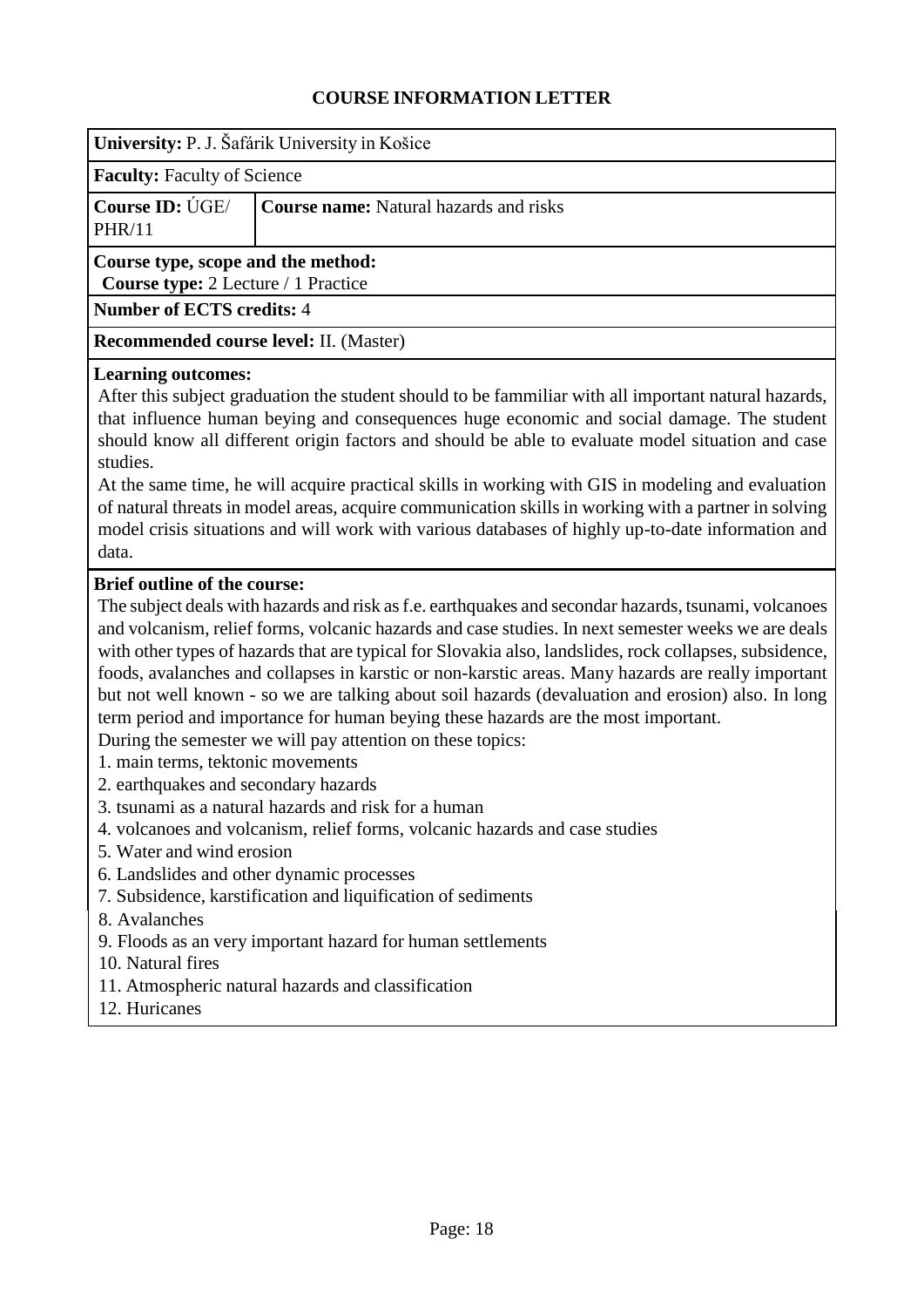<span id="page-18-0"></span>

**Faculty:** Faculty of Science

|        | <b>Course ID:</b> UGE/ <b>Course name:</b> Physical Geography Excursion |
|--------|-------------------------------------------------------------------------|
| EXF/21 |                                                                         |

# **Course type, scope and the method:**

**Course type:** 6-day Practice

**Number of ECTS credits:** 3

**Recommended course level:** I. (Bachelor)

#### **Learning outcomes:**

Knowledge: The student will gain knowledge about different types of countries, mutual relations between FG spheres and their differentiation.

Skills: The student will gain experience in distinguishing the phenomena of the country in analyzing the relationships between the various components in the real country.

Competences: The student will be able to independently identify different types of countries and forms, will be able to analyze the basic processes taking place in the country, as well as the causes of these processes. Gains the ability to confront theoretical knowledge with real knowledge.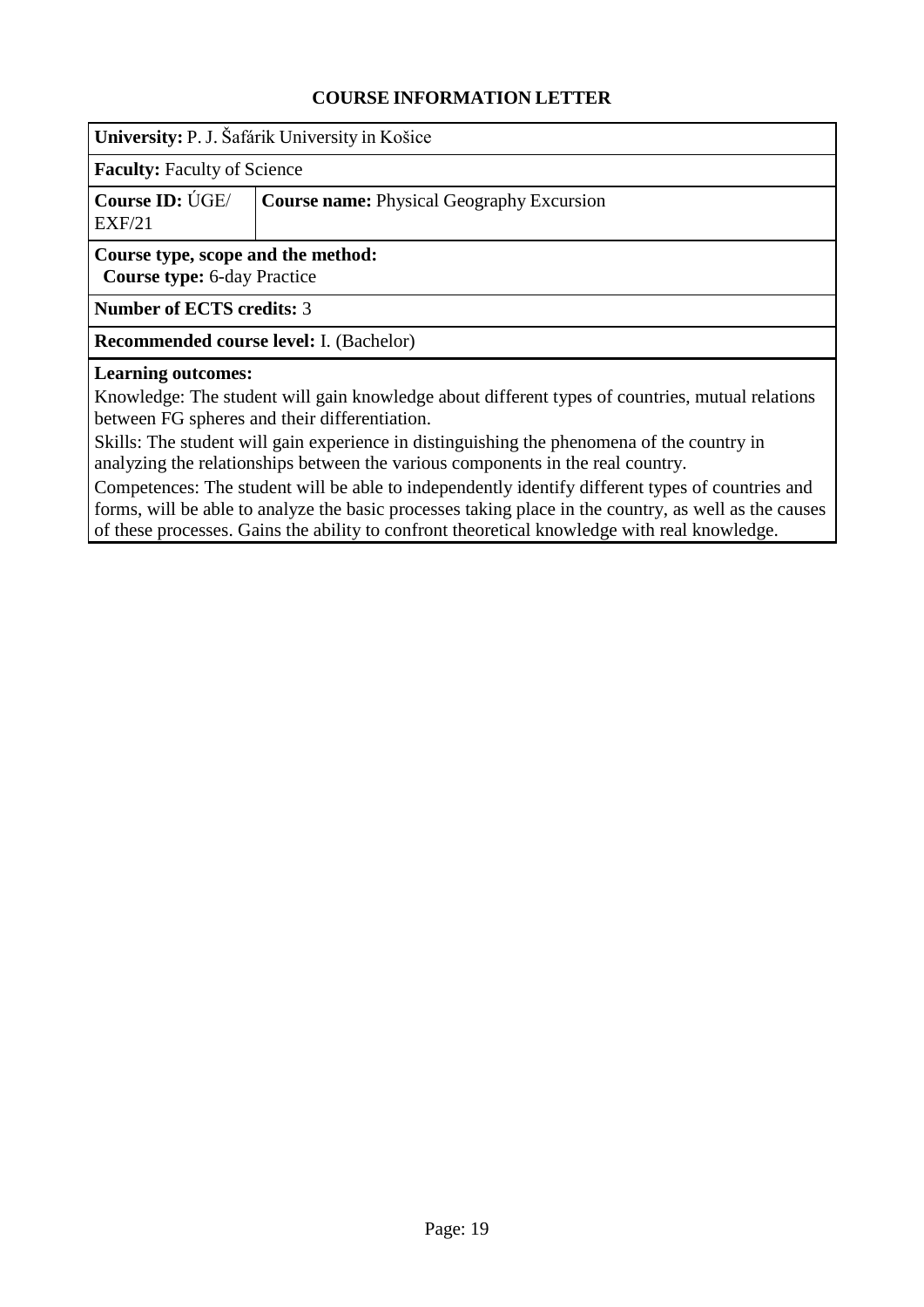<span id="page-19-0"></span>

|                                                                                         | University: P. J. Šafárik University in Košice     |  |
|-----------------------------------------------------------------------------------------|----------------------------------------------------|--|
| <b>Faculty:</b> Faculty of Science                                                      |                                                    |  |
| Course ID: UGE/<br>FGS1/21                                                              | <b>Course name:</b> Physical Geography of Slovakia |  |
| Course type, scope and the method:<br><b>Course type:</b> 2 Lecture / 1 Practice        |                                                    |  |
| <b>Number of ECTS credits: 5</b>                                                        |                                                    |  |
|                                                                                         | <b>Recommended course level:</b> I. (Bachelor)     |  |
| <b>Conditions for course completion:</b>                                                |                                                    |  |
| <b>Learning outcomes:</b>                                                               |                                                    |  |
| Knowledge: • Mastering the characteristics of individual components of the physical and |                                                    |  |

geographical sphere of Slovakia, • understanding the links and relationships between individual natural components and the basic topography of Slovakia with respect to known phenomena, • understanding the relationships between individual natural components of Slovakia and their impact on human-geographical conditions.

Skills: • spatial data processing in GIS for individual geomorphological units of Slovakia, • create thematic maps, work with thematic databases, • spatial orientation of physical and geographical phenomena on the map.

Competences: • to work independently with relevant sources of literature (in the processing of the semester task), • to present the processed task on the basis of previously acquired skills and knowledge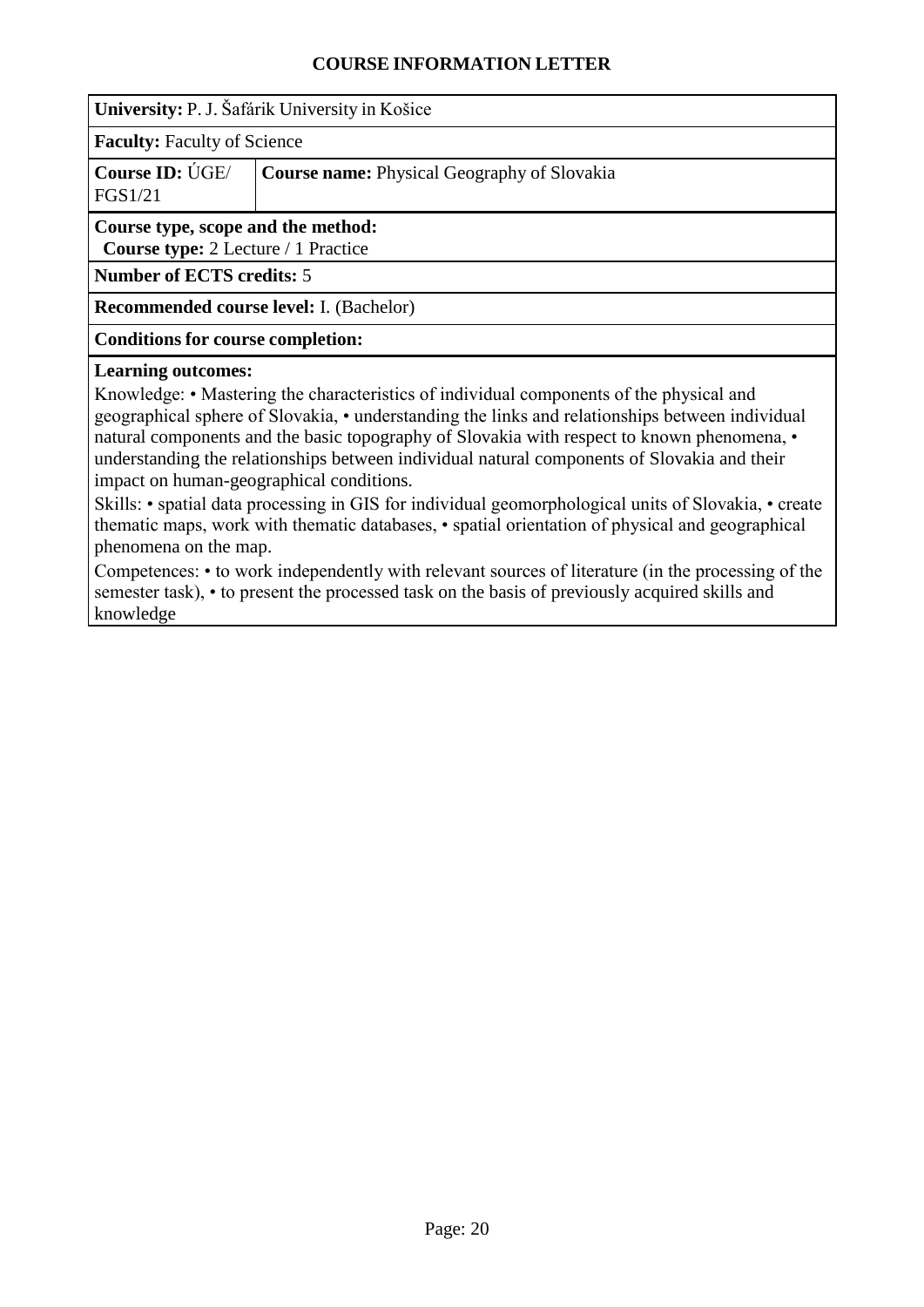<span id="page-20-0"></span>**University:** P. J. Šafárik University in Košice

**Faculty:** Faculty of Science

| <b>Course ID: UGE/</b> | <b>Course name:</b> Spatial analyses and modelling |
|------------------------|----------------------------------------------------|
|------------------------|----------------------------------------------------|

#### PAM1/21

## **Course type, scope and the method:**

**Course type:** 2 Lecture / 2 Practice

**Number of ECTS credits:** 6

**Recommended course level:** II. (Master)

### **Learning outcomes:**

Knowledge: The student will gain knowledge and overview in the concepts of spatial analysis and modeling of spatial phenomena using geodata in the geographic information system. They will get acquainted with the theoretical and methodological basis of selected spatial analyzes and approaches to modeling spatial phenomena.

Skills: The student will learn to prepare spatial data for spatial analysis and modeling of spatial phenomena. They will get acquainted with specialized software tools, modules and extensions for GIS. Can perform spatial analyzes and model selected spatial phenomena, evaluate the suitability of their use and interpret the results of spatial analysis and modeling of spatial phenomena.

Competences: The student is able to design a procedure for the analysis of spatial phenomena using geodata with a high degree of independence and evaluate the suitability of the methods used in their analysis.

### **Brief outline of the course:**

Lectures:

Basic concepts of spatial analysis, their definition and classification; Point field analysis and spatial autocorrelation, distance analyzes; Graph theory and network analysis; Nuclear density analysis; Geographically weighted regression; Trend surface and multivariate spline; Geostatistical concept of spatial dependence; Spatio-temporal analysis and modeling, TimeGIS; Solar radiation modeling; Water flow and erosion modeling; Cellular automata; Fluid dynamics modeling

Exercises: Software tools for spatial analysis and modeling; Point field analysis and spatial autocorrelation, distance analyzes; Graph theory and network analysis; Nuclear density analysis; Geographically weighted regression; Trend surface and multivariate spline; Geostatistical concept of spatial dependence; Spatio-temporal analysis and modeling, TimeGIS; Solar radiation modeling; Water flow and erosion modeling; Cellular automata; Fluid dynamics modeling